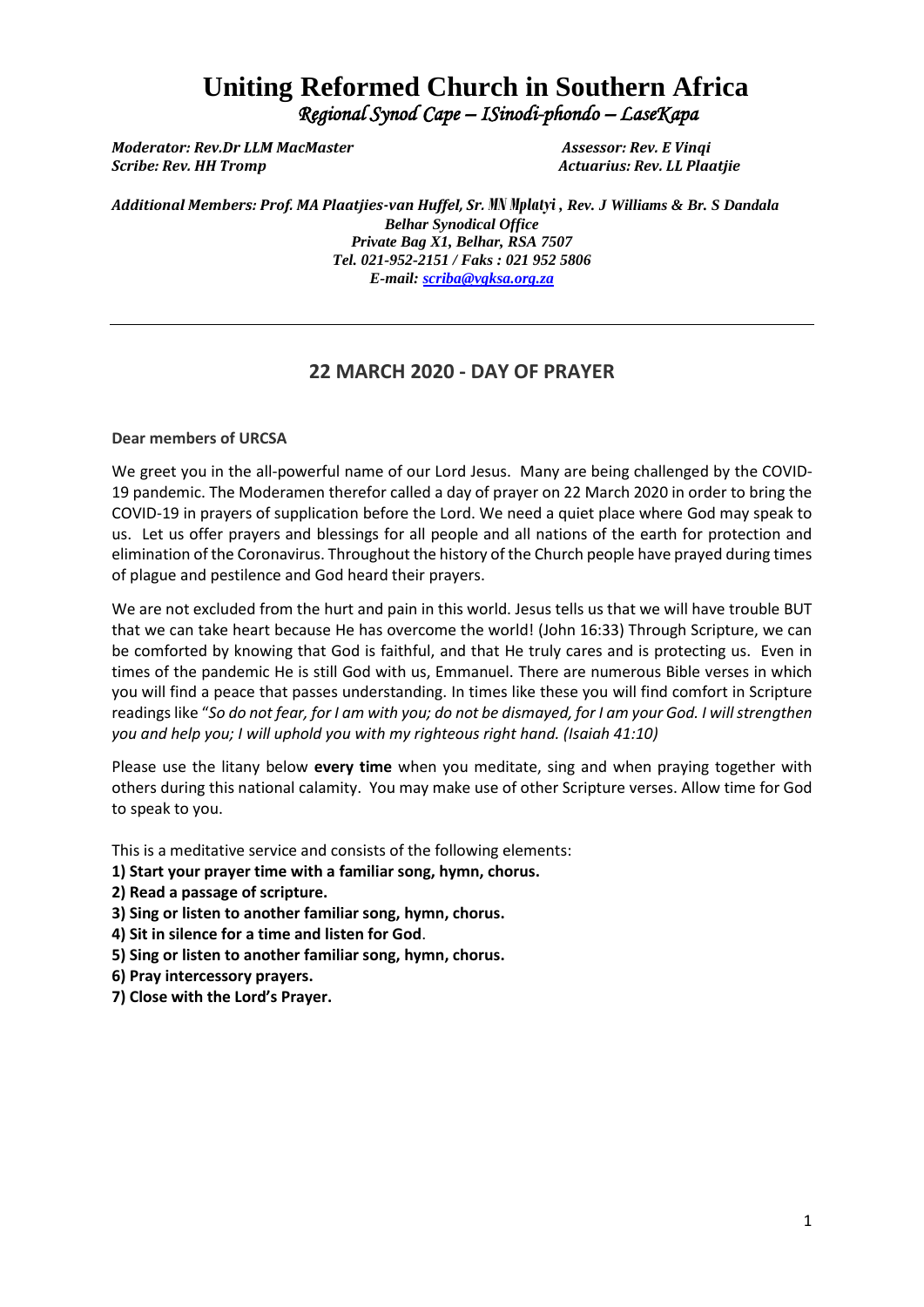#### **1. Start your prayer time with a familiar song, hymn, chorus**

**(***choose something familiar from your own context)*

#### **2. Read a passage of scripture: Psalm 86: 1-12:**

**"**Hear me, LORD, and answer me, for I am poor and needy. Guard my life, for I am faithful to you; save your servant who trusts in you. You are my God; have mercy on me, Lord, for I call to you all day long. Bring joy to your servant, Lord, for I put my trust in you. You, Lord, are forgiving and good, abounding in love to all who call to you. Hear my prayer, LORD; listen to my cry for mercy. When I am in distress, I call to you, because you answer me. Among the gods there is none like you, Lord; no deeds can compare with yours. All the nations you have made will come and worship before you, Lord; they will bring glory to your name. For you are great and do marvelous deeds; you alone are God. Teach me your way, LORD, that I may rely on your faithfulness; give me an undivided heart, that I may fear your name. I will praise you, Lord my God, with all my heart; I will glorify your name forever. For great is your love toward me; you have delivered me from the depths, from the realm of the dead."

**L:** Compassionate Lord, You suffered and died for us; You understand suffering. Compassionate God, give us faith to seek you in times of trouble. O Lord, we come to you in this time of global crisis to ask for your protection against the pandemic that has affected thousands of people worldwide. We pray for the sick to be healed, the anxious to be calmed and that the disease itself be contained.

**All:** Hear our prayer.

**L:** We pray for the sick to be healed, and we also pray the doctors and nurses, the medical professionals, the caregivers, the researchers who are taking care of the infected patients. Please help them to find the cure and to fight the deadly virus, keep them safe in Jesus name. "The LORD himself goes before you and will be with you; he will never leave you nor forsake you. Do not be afraid; do not be discouraged." (Deuteronomy 31:8).

**All:** Hear our prayer.

**L:** We pray for our political leaders who are responsible for decisions about fighting the virus. Father we seek your wisdom daily. Be with people making decisions that affect the lives and futures of our families, communities and countries. Calm our fears, increase our trust. Restore us to health so that we may work for Your honor and glory.

**All:** Hear our prayer.

**L:** God you are our refuge and strength, an ever-present help in trouble. Therefore, we will not fear, though the earth gives way and the mountains fall into the heart of the sea, though its waters roar and foam and the mountains quake with their surging. (Psalm 46: 1-2)

 **All:** Hear our prayer. You are a refuge for the oppressed, a stronghold in times of trouble. (Psalm 9:9)

 **L:** Compassionate Lord preserve us from pestilence.

 **All:** Hear us, O Lord, Save us, O Jesus,

**L:** God of compassion, we claim your promises in your Word as we pray for those who are ill or are suffering loss and long for your healing touching in our congregation, community, South Africa, Africa, the World.

**All:** Lord have mercy. Hear our prayers, O LORD, and let our cries come unto thee. Hide not your face from us in these days; incline thine ear unto us. Speedily answer our prayers. (Psalm 102:2-3).